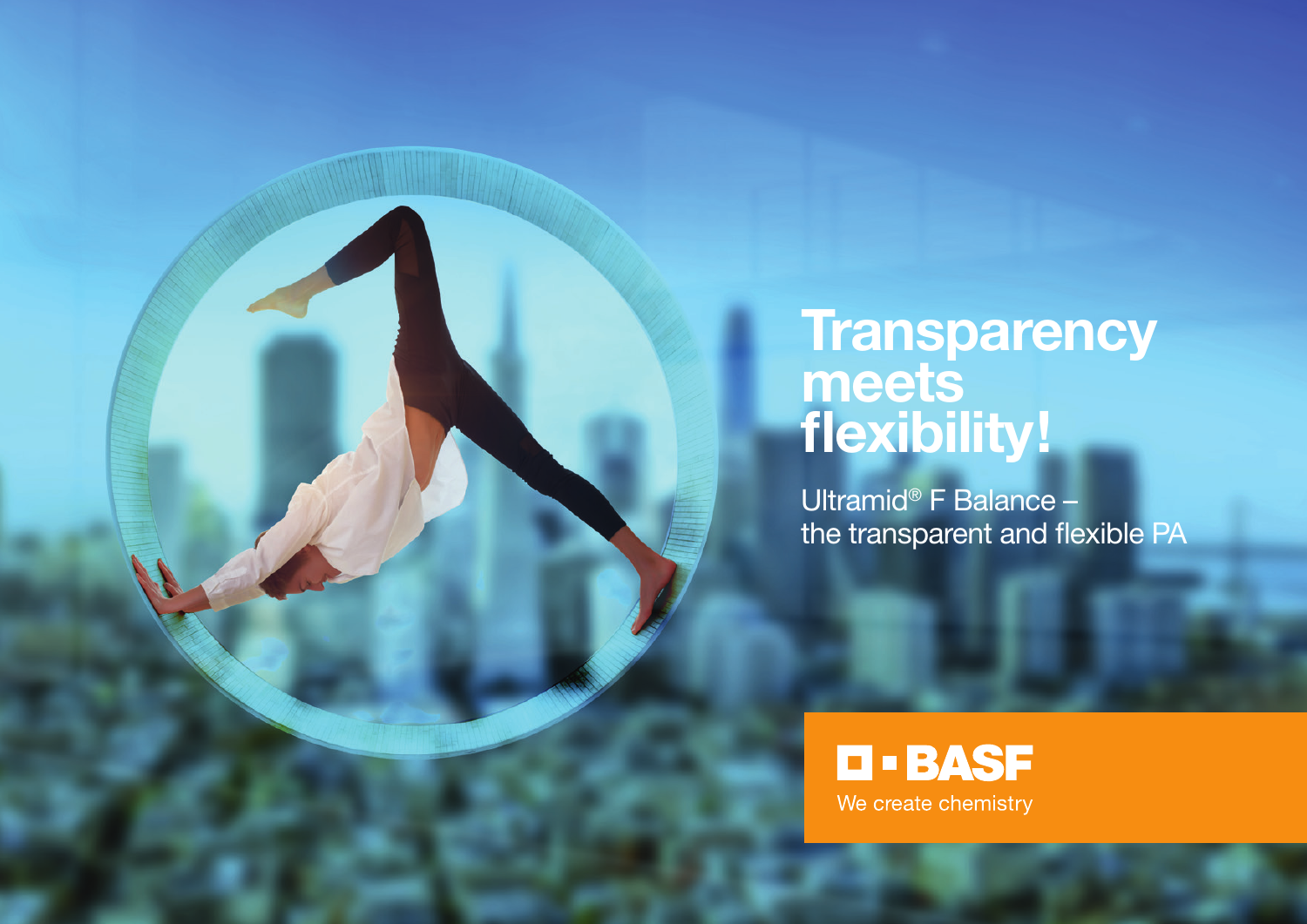# Set a clear sign

with Ultramid<sup>®</sup> F Balance

34% Bio-based Carbon\*

> 66% **Fossil Carbon**

# Main properties of Ultramid® F Balance

- Based partially on renewable sources
- High transparency level
- Excellent mechanical performance
- Low density
	- Good stability against chemicals
	- Good adhesion to TPU







10

8

Water uptake [%]

Water uptake [%]

6

4

2

 $0 +$ 



Ultramid® B3S Ultramid® F3S Balance

PA12

rel. humidity [%]

0 15 30 45 60 75 90







**Density**